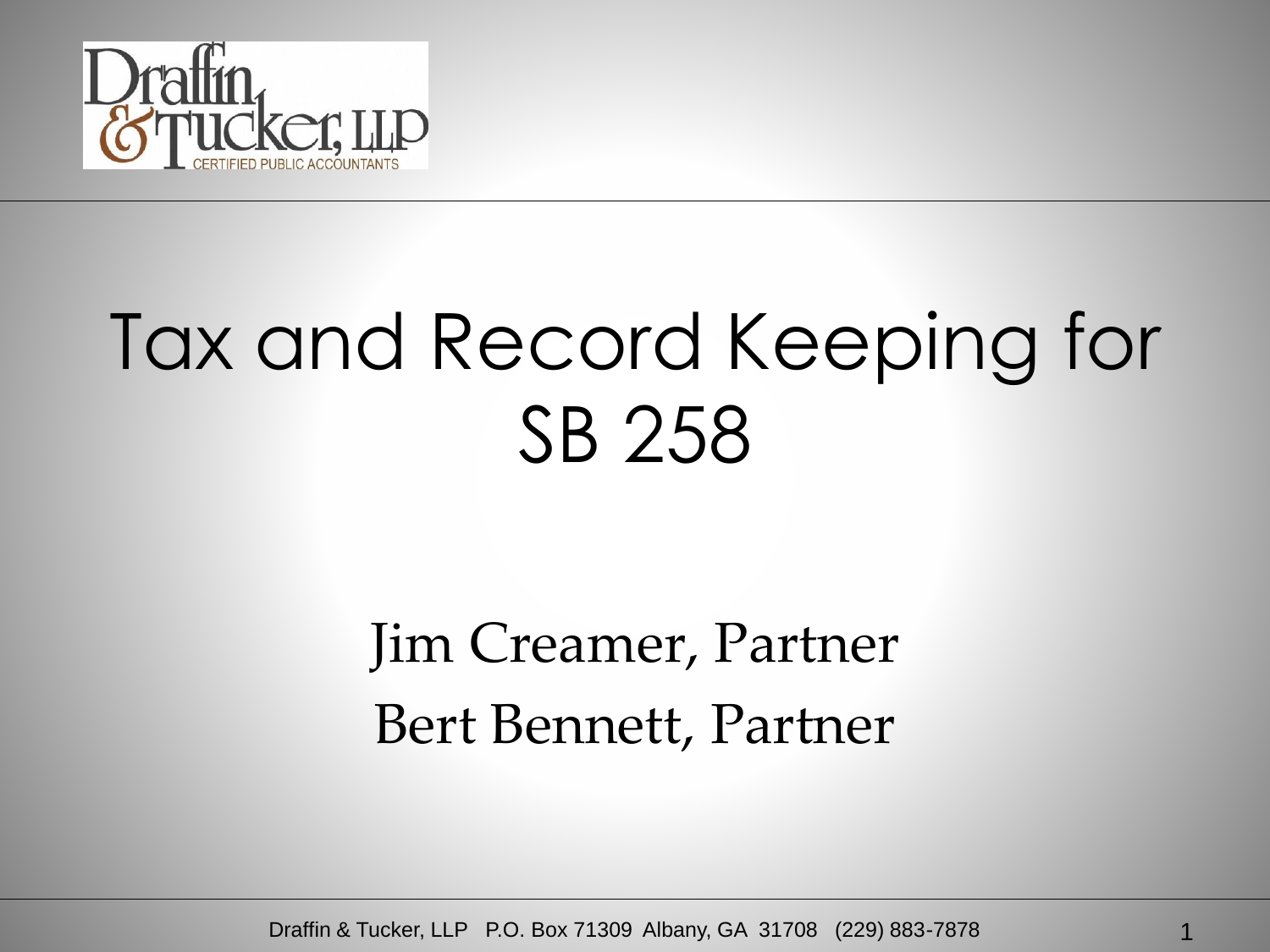## Disclaimer

All formal information used in this presentation is taken from the written document of SB 258. This written document provides a framework that will be administered by the Department of Community Health. In the coming months, the Department will be developing the specific steps and requirements of this legislation. These specific steps and requirements could be significantly different from this presentation if the preliminary interpretations are different from the final implementation by the Department.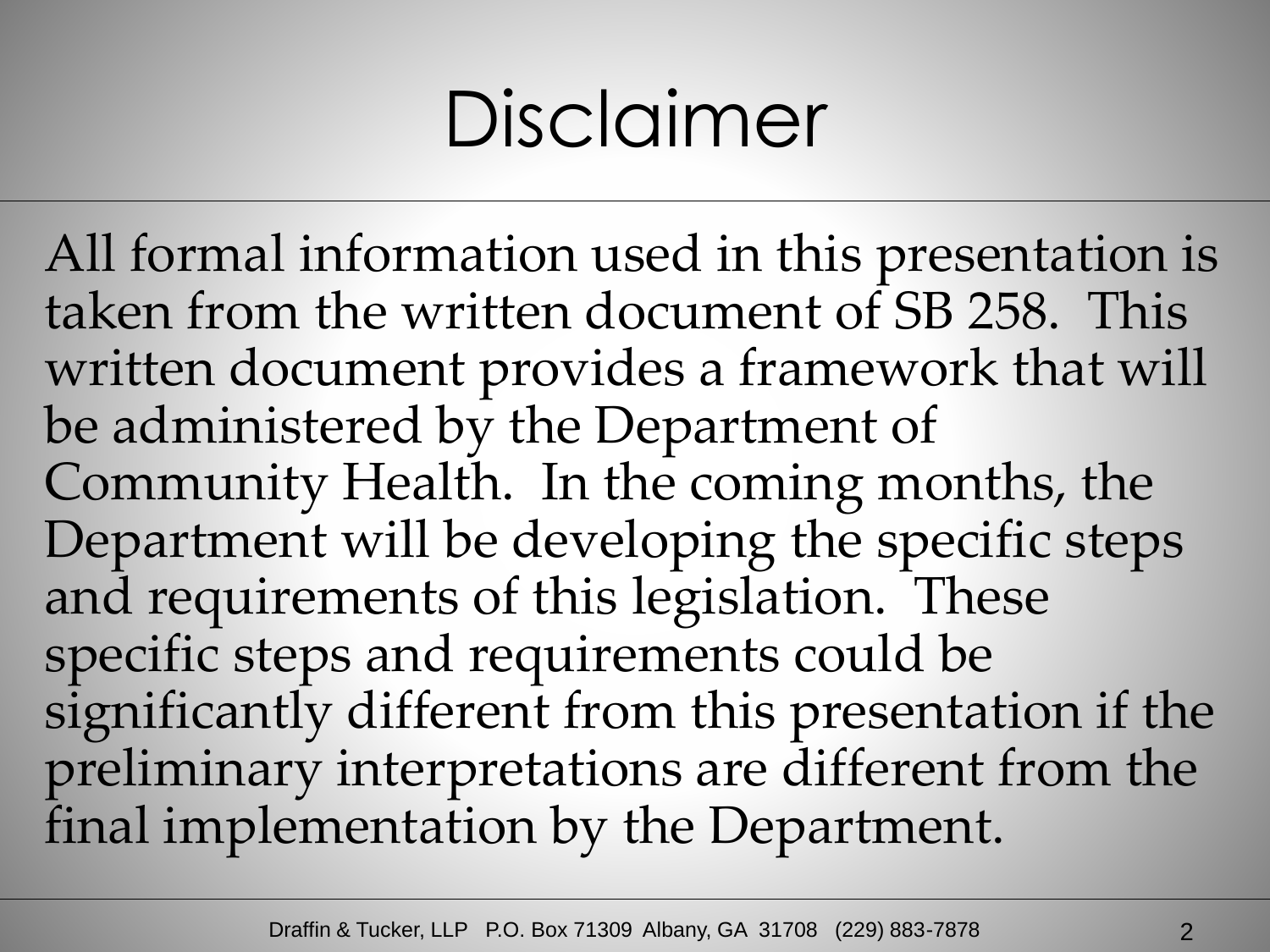# Tax Deduction vs. Tax Credit

#### • Tax Deduction:

– Cash donation that reduced taxes owed based on tax rate percentage.

#### • Tax Credit:

– Cash donation that reduces taxes owed based on dollar amount of donation.

#### (Restrictions apply)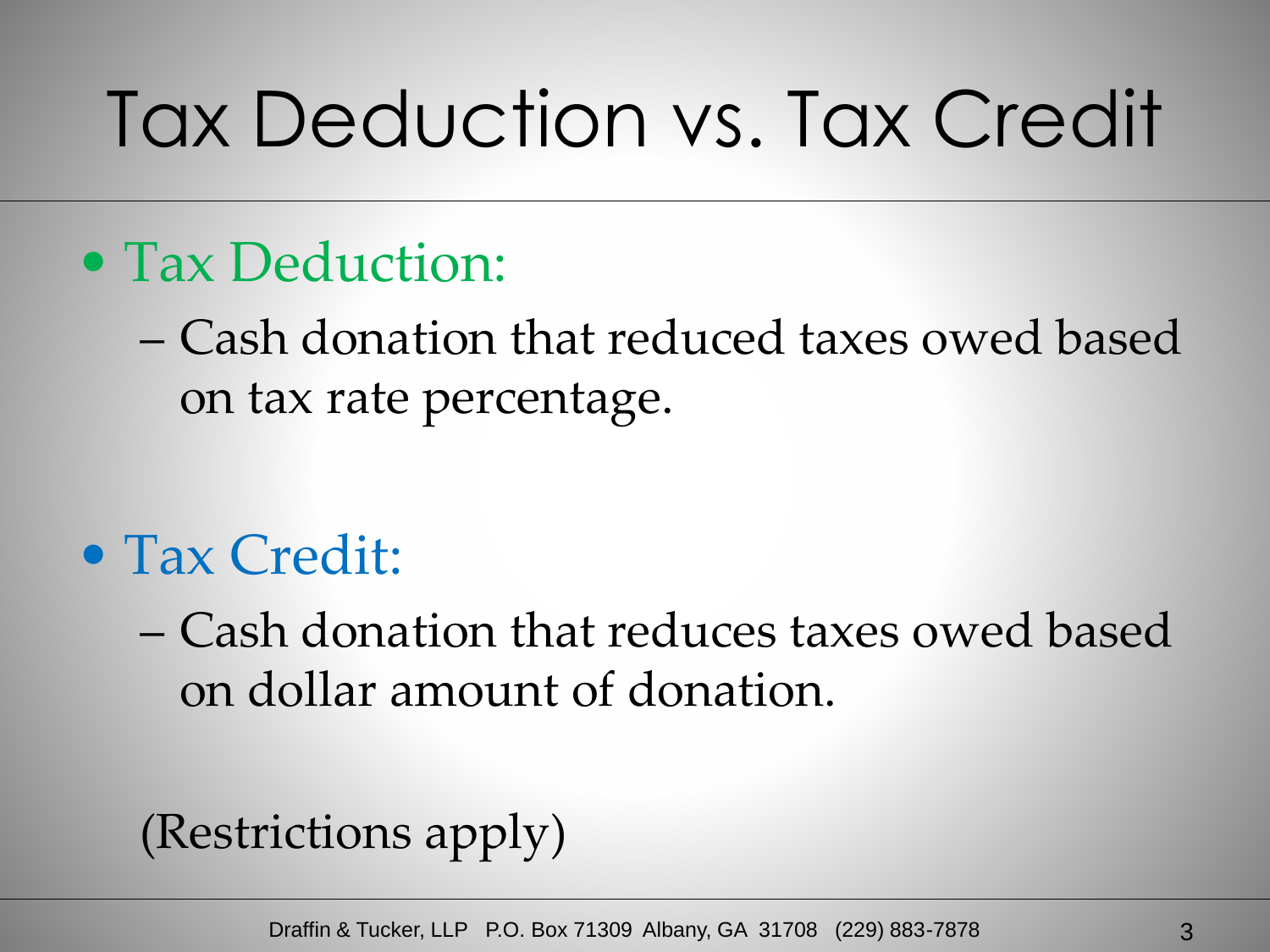# Tax Deduction vs. Tax Credit (Individual – State)

|                                         | Tax       |
|-----------------------------------------|-----------|
| <b>Total Tax after Donation</b>         | \$20,150  |
| Total Tax after Donation / Credit       | \$17,950  |
| Tax savings with Georgia Credit         | \$2,300   |
| Percentage savings from \$70,000 income | $11.36\%$ |
| (\$37,751 to \$90,750 Taxable Income)   |           |

**Example based on \$5,000 donation**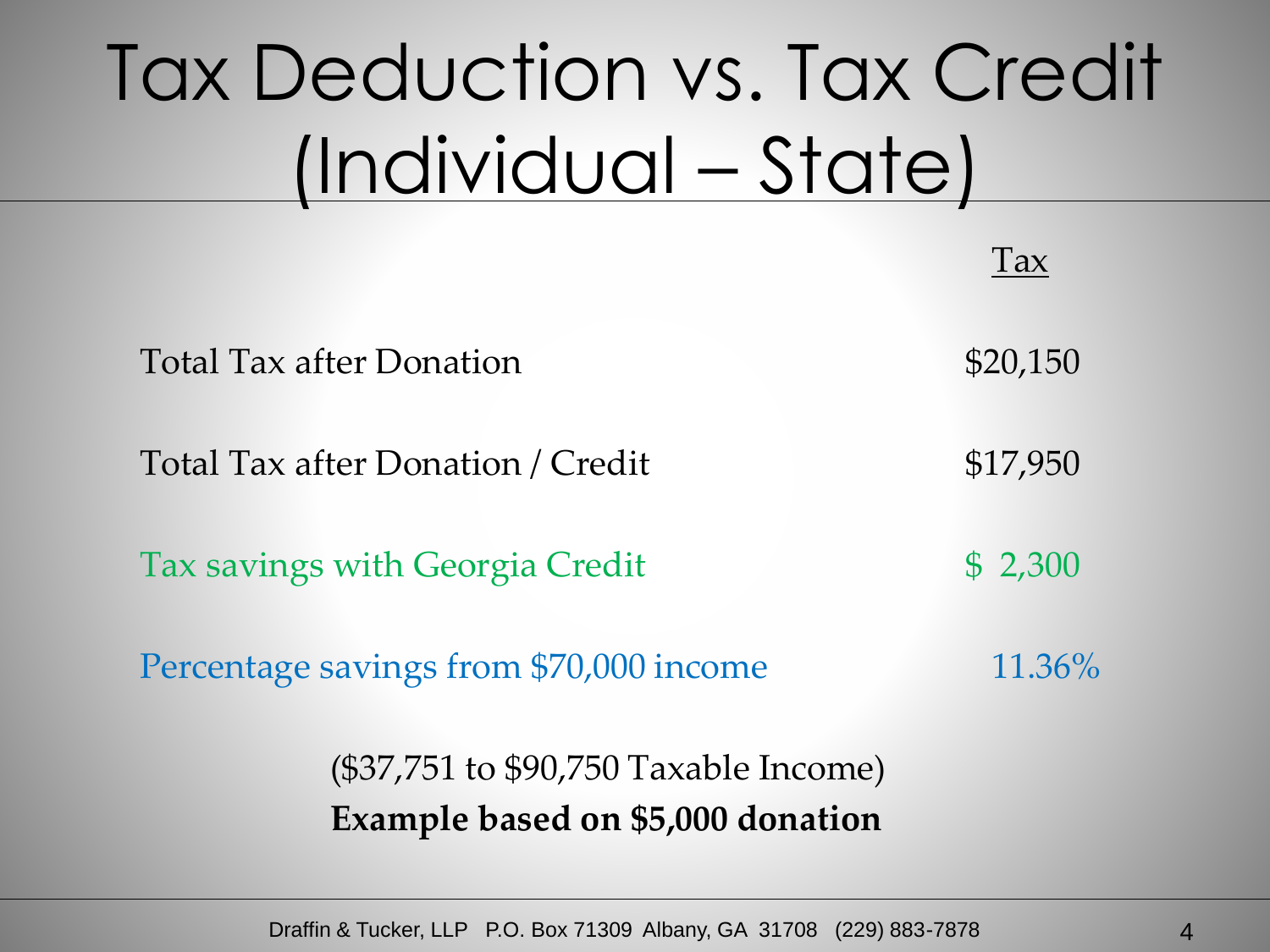## Tax Deduction vs. Tax Credit (Individual – State)

| <b>Tax Deduction</b>                                                         | Income            | Rate           | Tax                             |
|------------------------------------------------------------------------------|-------------------|----------------|---------------------------------|
| Federal<br>Donation<br>Net Federal                                           | \$70,000<br>5,000 | 25%<br>25%     | \$17,500<br>(1,250)<br>\$16,250 |
| Georgia<br>Donation<br>Net Georgia                                           | \$70,000<br>5,000 | $6\%$<br>$6\%$ | \$4,200<br>300)<br>\$3,900      |
| <b>Total Tax</b><br><b>Contribution Savings</b><br><b>Tax after Donation</b> |                   |                | \$21,700<br>(1,550)             |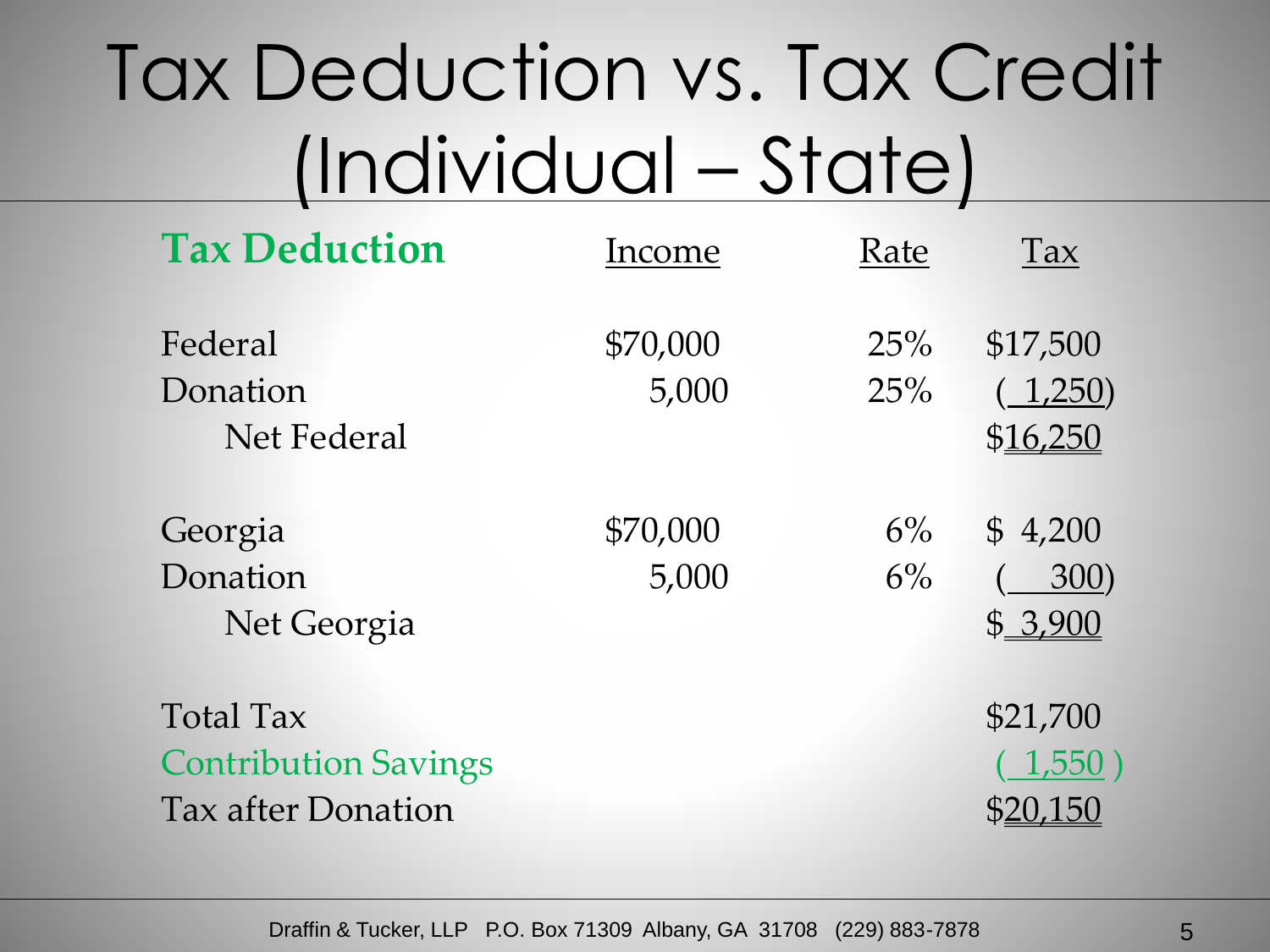## Tax Deduction vs. Tax Credit (Individual – State)

| <b>Tax Credit</b>                                              | Income            | Rate         | Tax                                      |
|----------------------------------------------------------------|-------------------|--------------|------------------------------------------|
| Federal<br>Donation<br>Net Federal                             | \$70,000<br>5,000 | 25%<br>25%   | \$17,500<br>1,250)<br>\$16,250           |
| Georgia<br>Credit<br>Limit Imposed - Per SB 258<br>Net Georgia | \$70,000<br>5,000 | $6\%$<br>70% | \$4,200<br>(3,500)<br>(2,500)<br>\$1,700 |
| Total Tax                                                      |                   |              | \$21,700                                 |
| <b>Savings with Georgia Credit</b>                             |                   |              | \$3,750                                  |
| Tax after Credit                                               |                   |              | \$17,950                                 |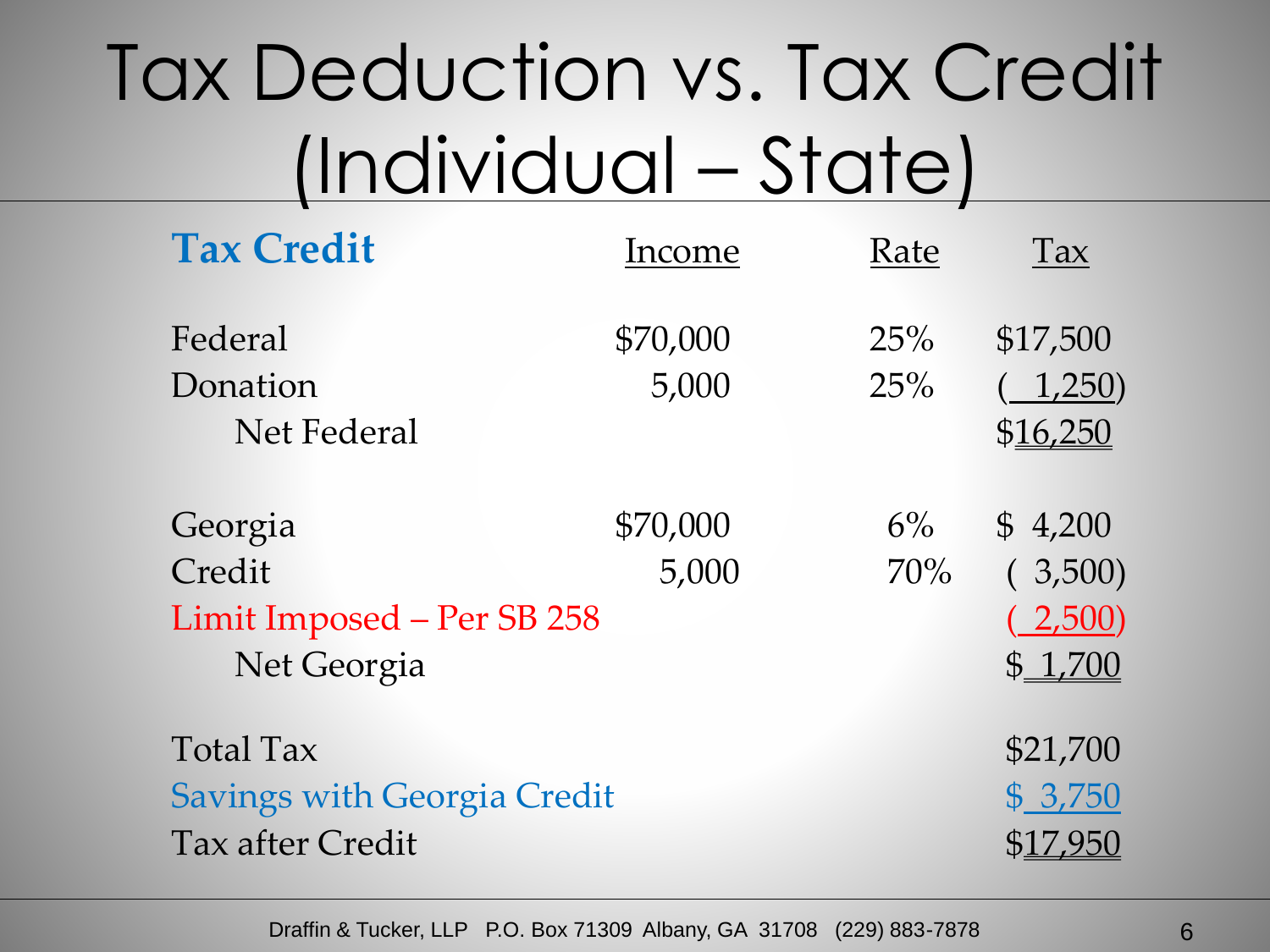- Credit Equals (Individual):
	- 70% of amount expended or \$2,500, whichever is less
- Credit Equals (Married filing Jointly):
	- 70% of amount expended or \$5,000, whichever is less
- Credit Equals (Corporation):
	- Not to exceed 70% of amount expended or 75% of tax liability, whichever is less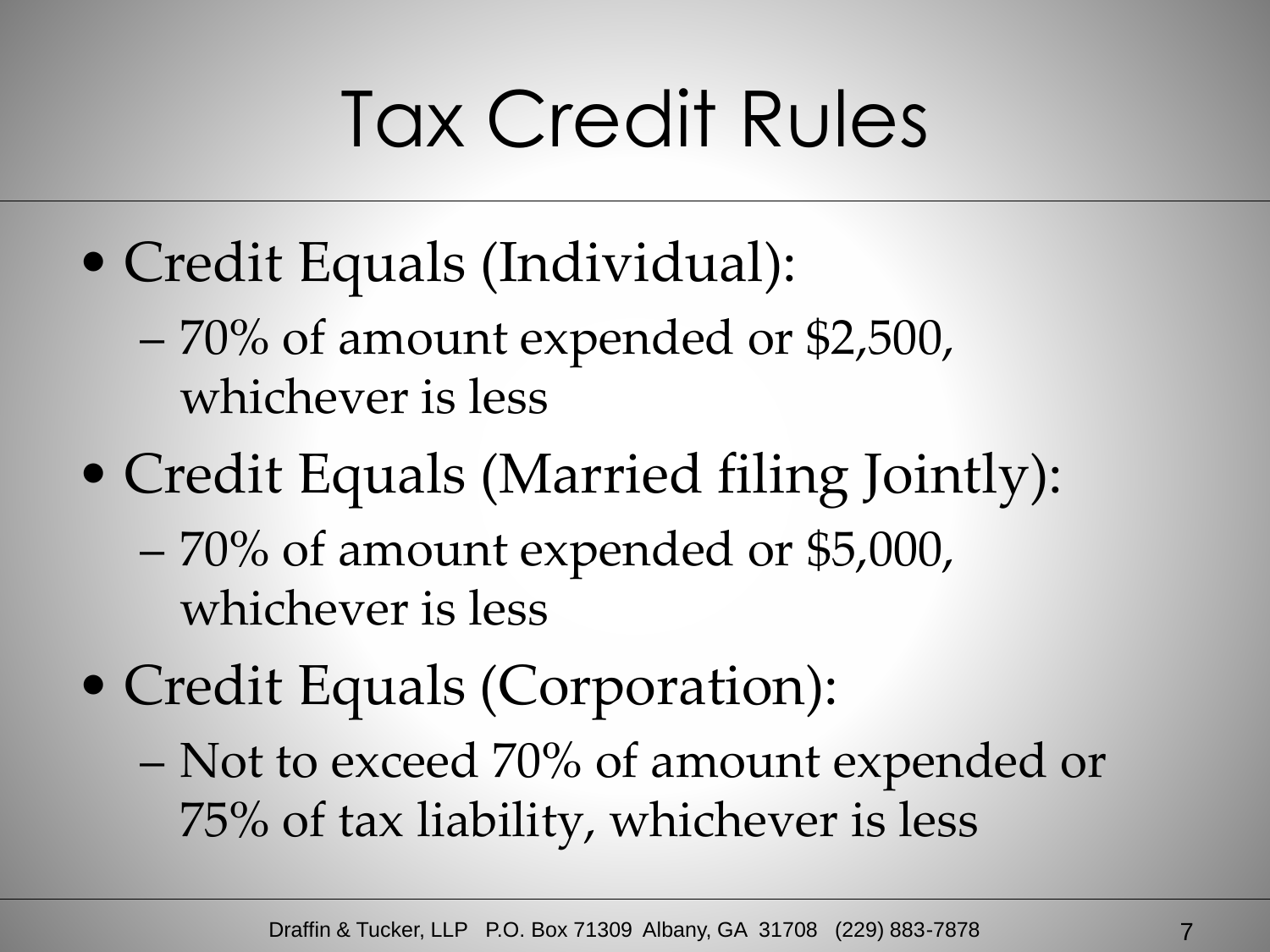- Tax Credit can never create a loss for the taxpayer.
- Unused Tax Credit may be carried forward for 5 years.
- Unused Tax Credits cannot be carried back.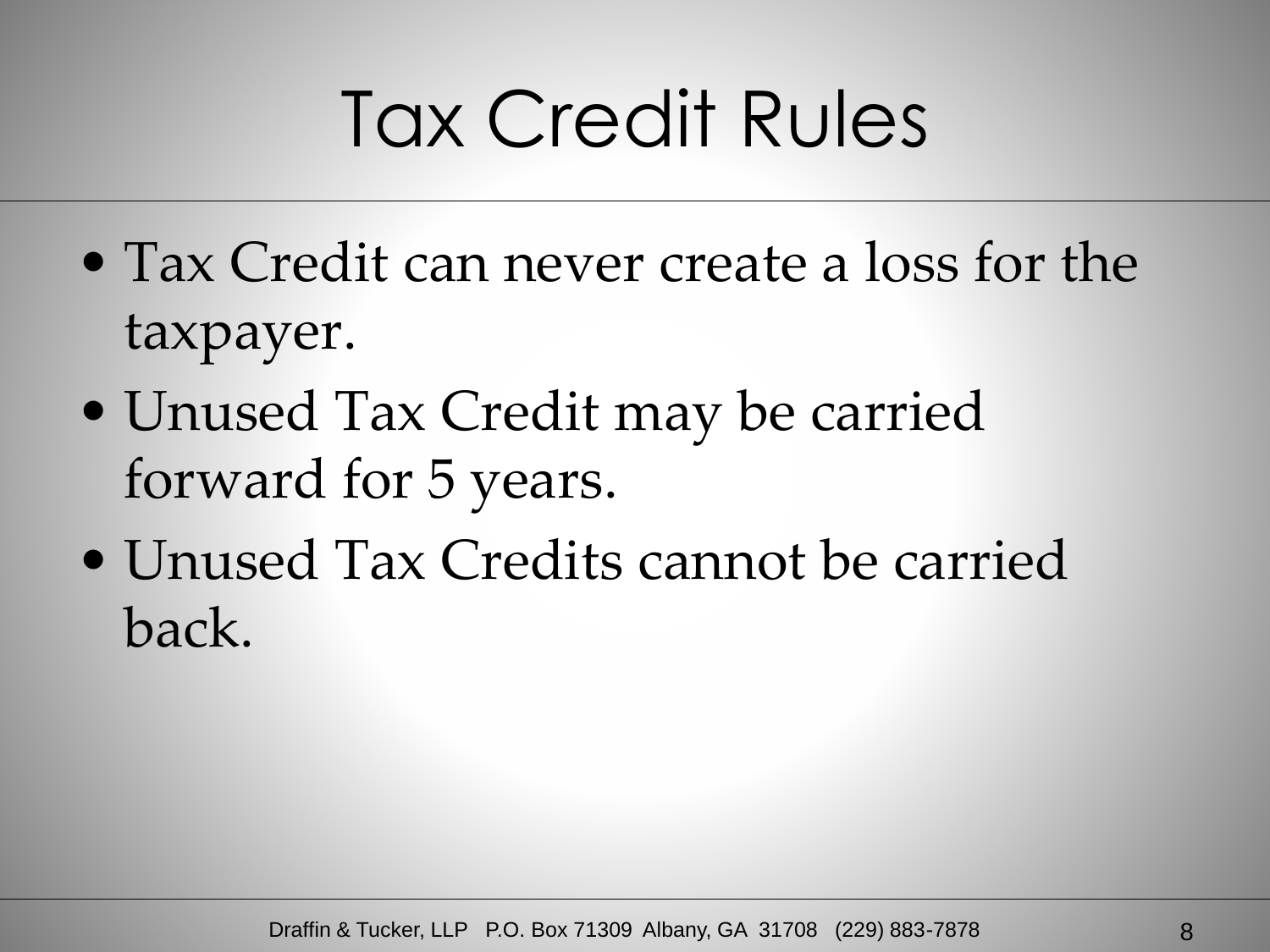- Tax Credit limits are imposed in an aggregate level within Georgia:
	- \$50,000,000 in 2017
	- \$60,000,000 in 2018
	- \$70,000,000 in 2019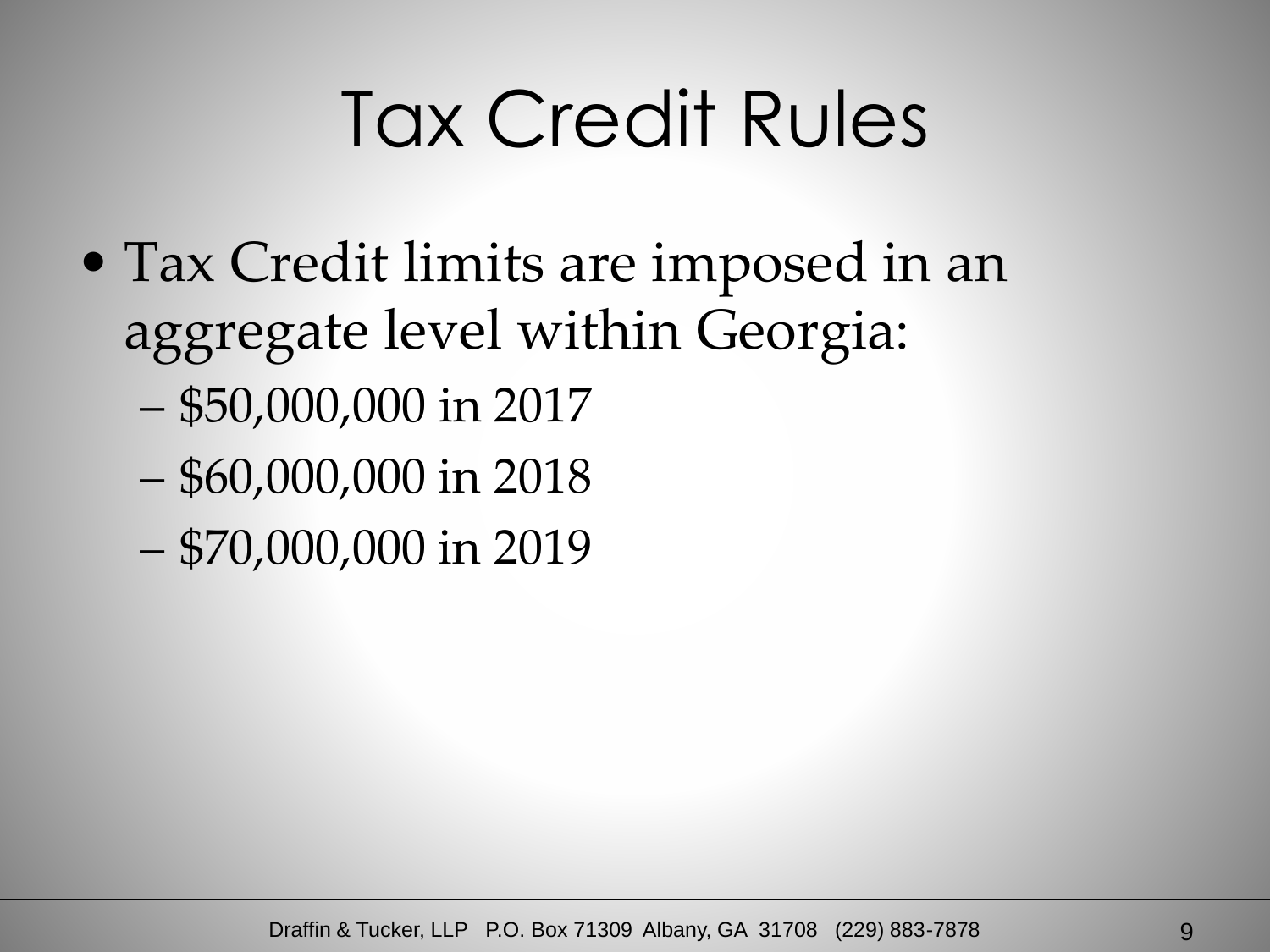- Important:
	- Individual Rural Hospital Organizations may not receive more than \$4,000,000 in donations toward the credit in each calendar year.
		- \$2,000,000 Individuals
		- •\$2,000,000 Corporations

#### (Restrictions apply)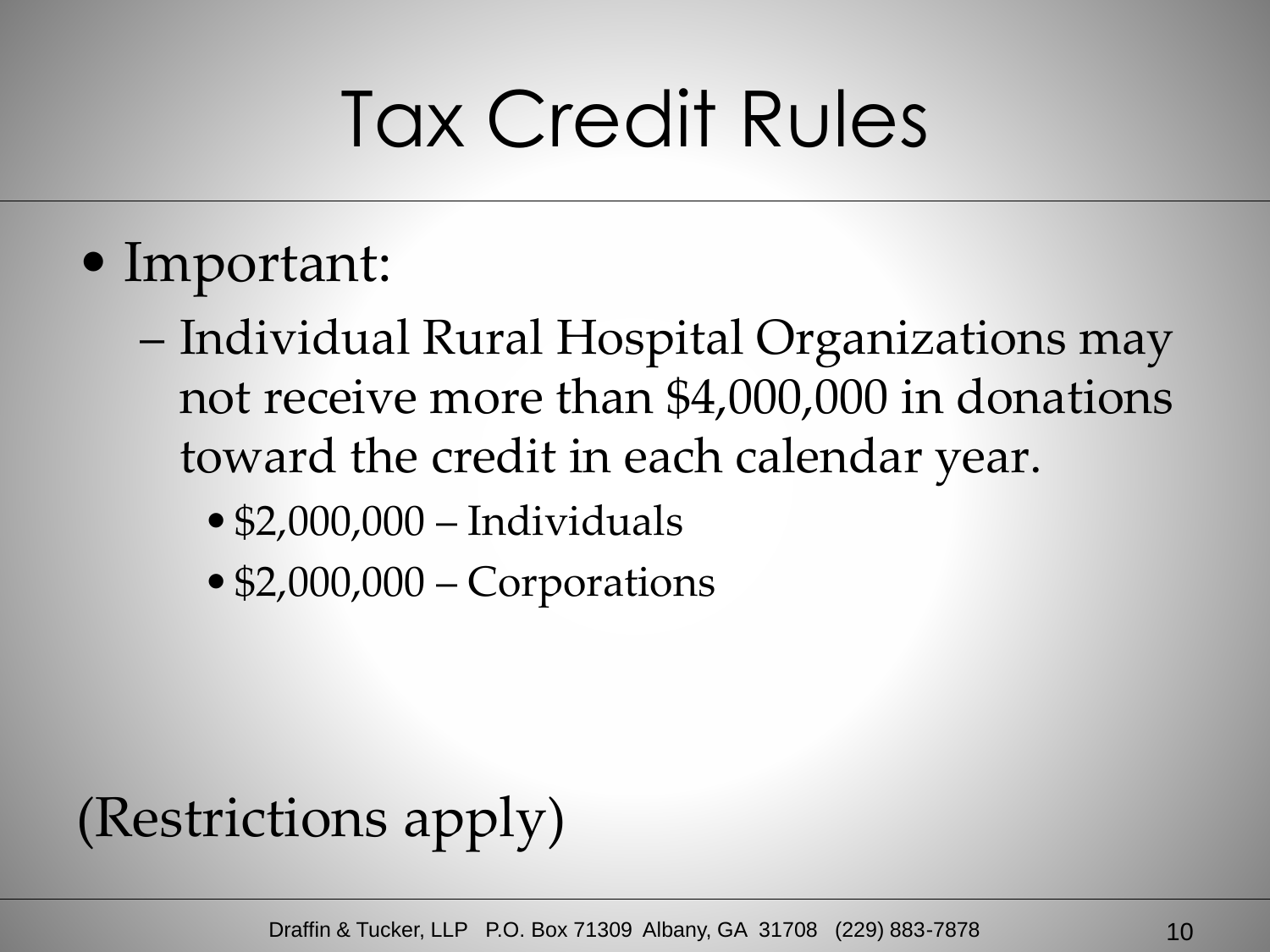- Letter of confirmation supplied to Donor to include:
	- Taxpayer's name
	- Address
	- Tax Identification Number
	- Donation Amount
	- Donation Date
	- Amount of the Credit (subject to specifics)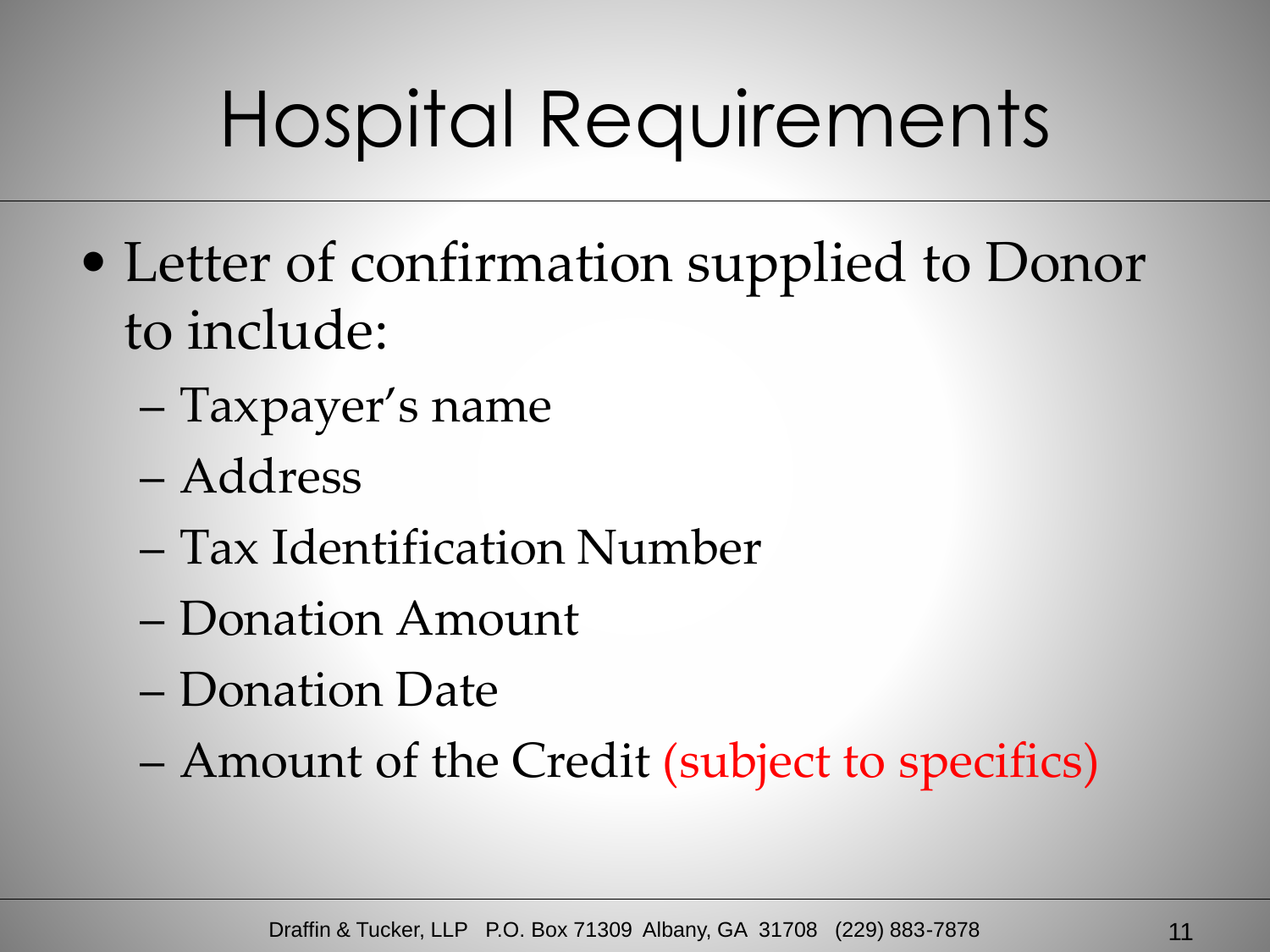- General Ledger Suggestions:
	- Maintain separate G/L account for all donations received for "tax credit"
	- Develop internal process for reconciling G/L tax credit donations to year end confirmation letters to taxpayers
	- Maintain reconciliation for cost reporting as donations are not offset against reimbursable cost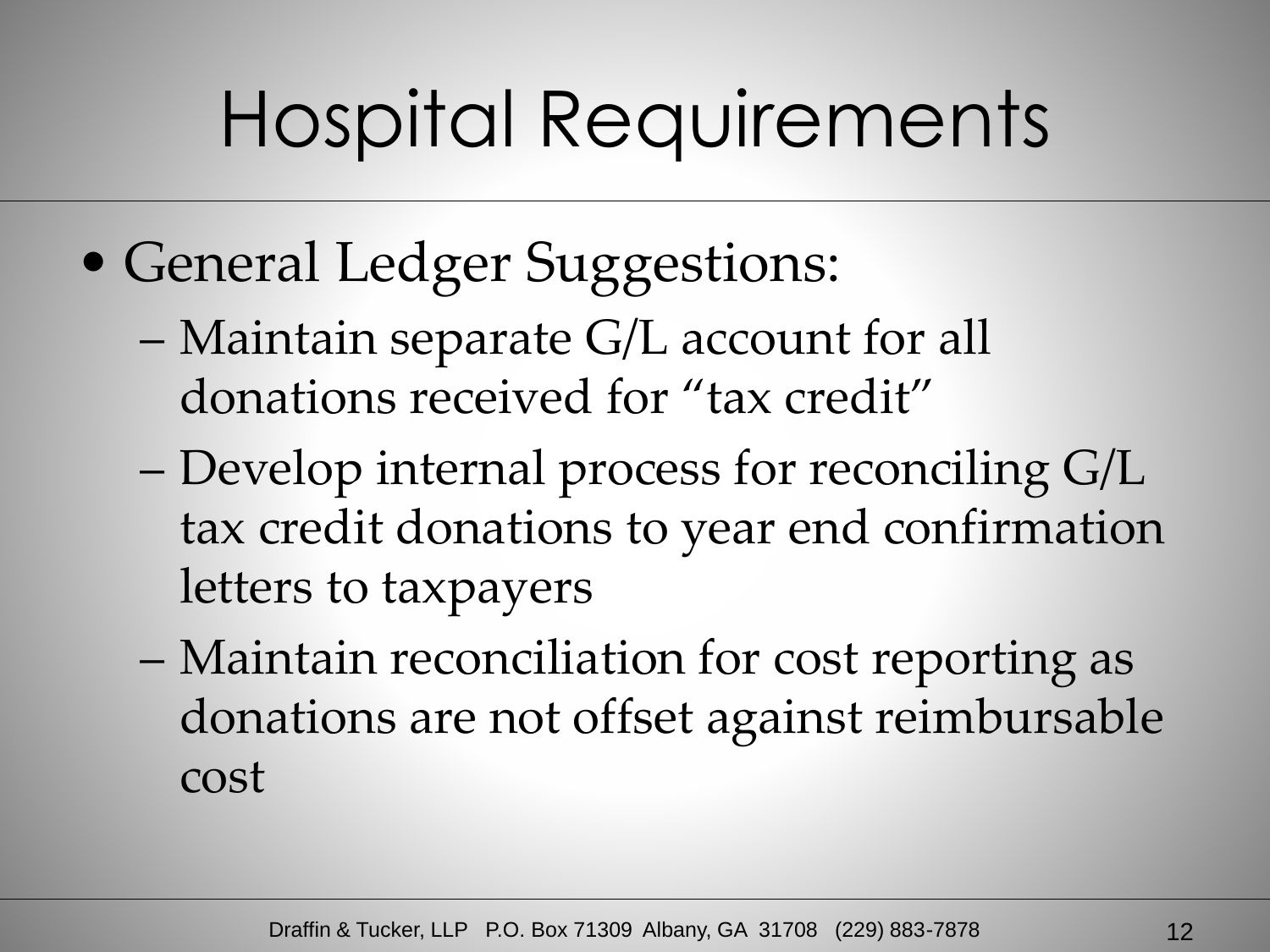- 10% Indigent, Charity, or Bad Debt:
	- "Has at least 10 percent of its annual net revenue categorized as indigent care, charity care, or bad debt"
	- DCH will be defining the source of data elements used in the qualifying criteria:
		- Hospital Financial Survey?
		- •IRS Form 990, if required?
		- Other Form developed by the Department?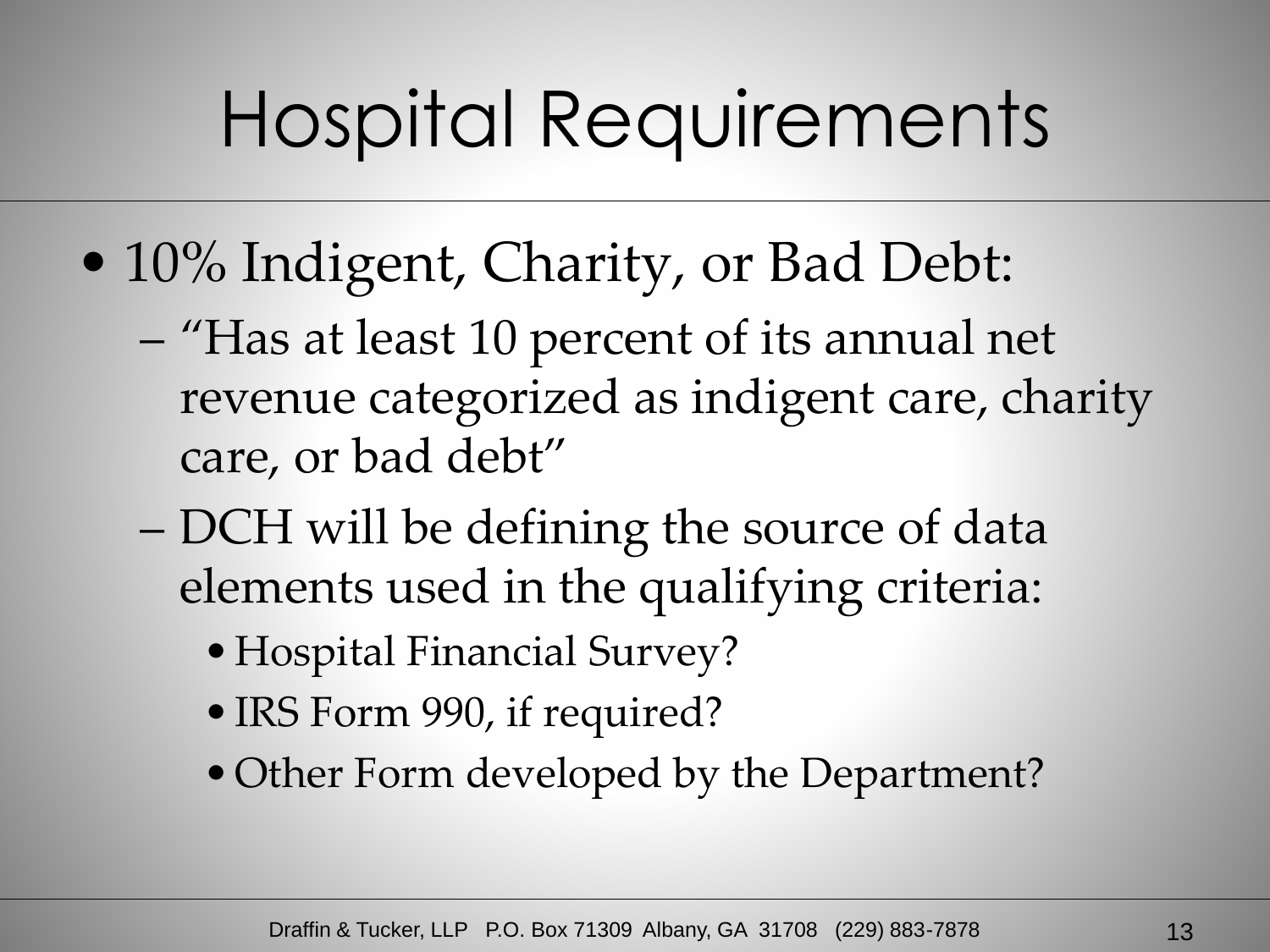- Financial Viability and Stability:
	- Hospital Organization must submit a five year plan detailing financial viability and stability.
		- •DCH will develop the details required in this plan.
	- Examples of information the Department could include:
		- Cash Flow Statistics
		- •Long Term Debt Requirements
		- Capital Replacement or Improvement needs